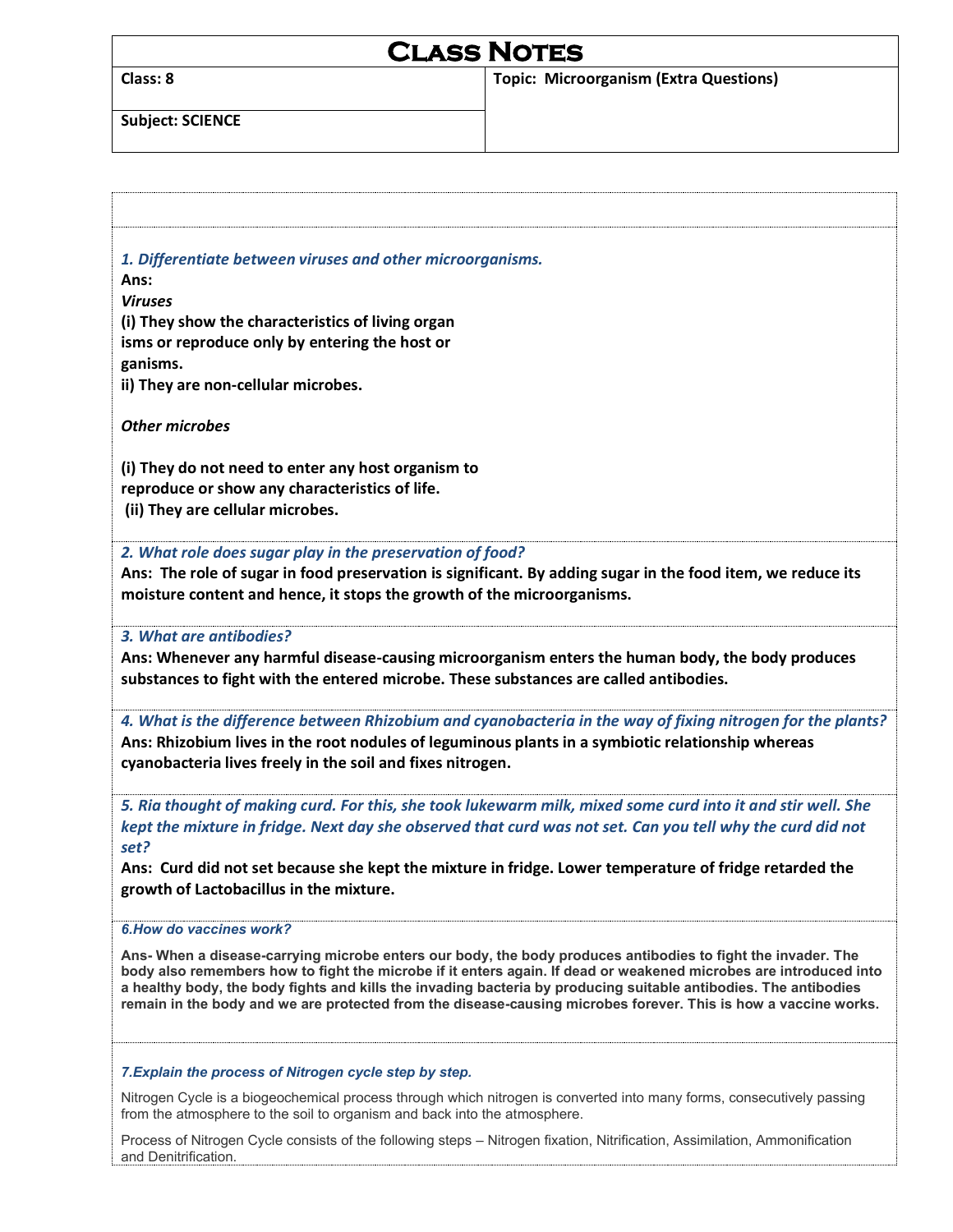## Nitrogen Fixation

**1. Atmospheric fixation:** A natural phenomenon where the energy of lightning breaks the nitrogen into nitrogen oxides and is then used by plants.

### **Nitrification**

In this process, the ammonia is converted into nitrate by the presence of bacteria in the soil. Nitrites are formed by the oxidation of Ammonia with the help of Nitrosomonas bacterium species. Later, the produced nitrites are converted into nitrates by Nitrobacter. This conversion is very important as ammonia gas is toxic for plants.

#### Assimilation

Primary producers – plants take in the nitrogen compounds from the soil with the help of their roots, which are available in the form of ammonia, nitrite ions, nitrate ions or ammonium ions and are used in the formation of the plant and animal proteins. This way, it enters the [food web](https://byjus.com/biology/food-web/) when the primary consumers eat the plants.

#### Ammonification

When plants or animals die, the nitrogen present in the organic matter is released back into the soil. The decomposers, namely bacteria or fungi present in the soil, convert the organic matter back into ammonium. This process of decomposition produces ammonia, which is further used for other biological processes.

#### **Denitrification**

Denitrification is the process in which the nitrogen compounds makes their way back into the atmosphere by converting nitrate  $(NO<sub>3</sub>-)$  into gaseous nitrogen  $(N)$ . This process of the nitrogen cycle is the final stage and occurs in the absence of oxygen. Denitrification is carried out by the denitrifying bacterial species- Clostridium and Pseudomonas, which will process nitrate to gain oxygen and gives out free nitrogen gas as a byproduct.